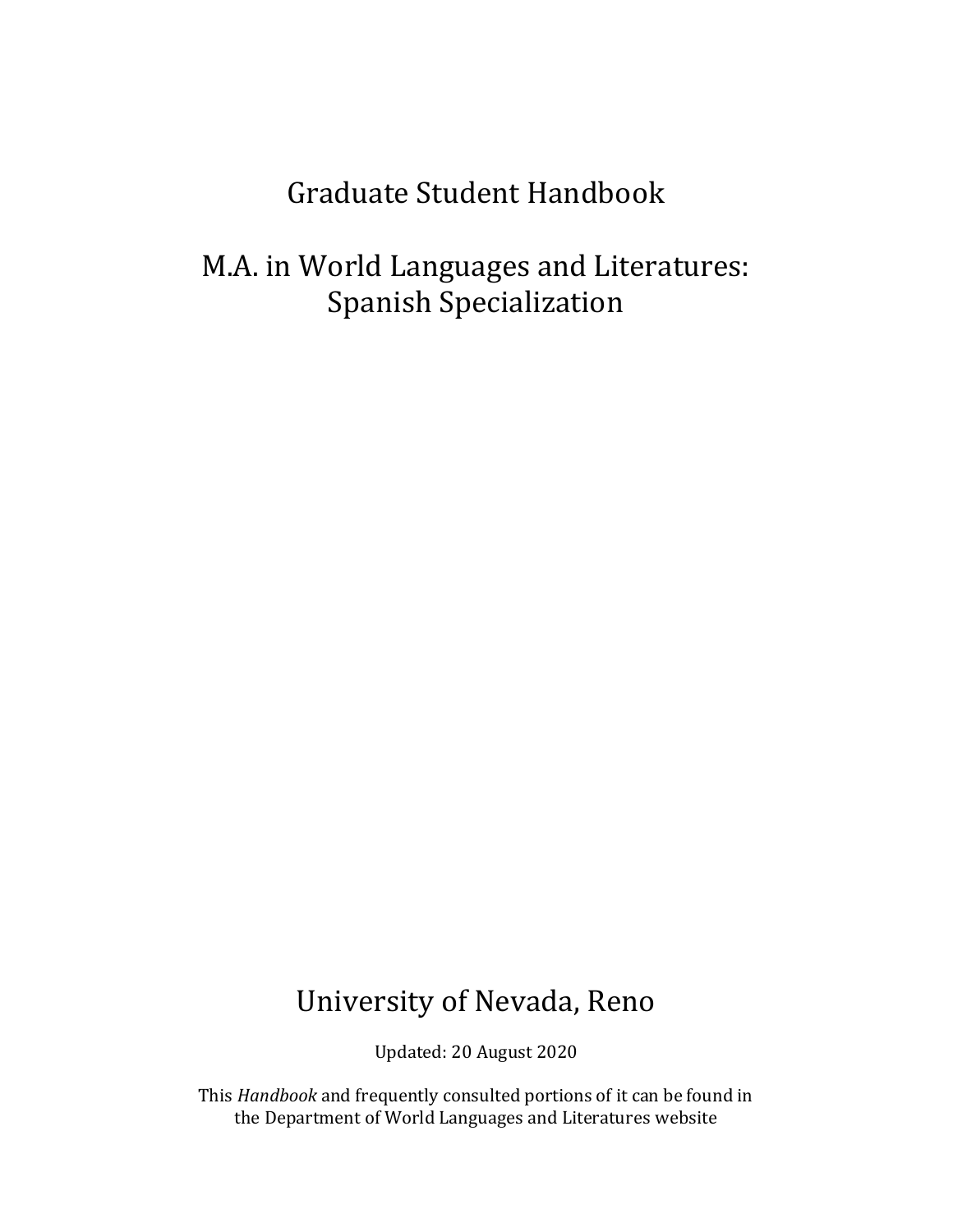# M.A. in World Languages and Literatures: Spanish Specialization University of Nevada, Reno Graduate Student Handbook

### TABLE OF CONTENTS

| 2. |                                                               |
|----|---------------------------------------------------------------|
| 3. |                                                               |
|    |                                                               |
|    |                                                               |
|    |                                                               |
|    |                                                               |
|    |                                                               |
|    |                                                               |
|    |                                                               |
|    | .11                                                           |
|    | 12. Continuous Enrollment, Leave of Absence, Reinstatement 12 |
|    |                                                               |
|    |                                                               |
|    |                                                               |
|    |                                                               |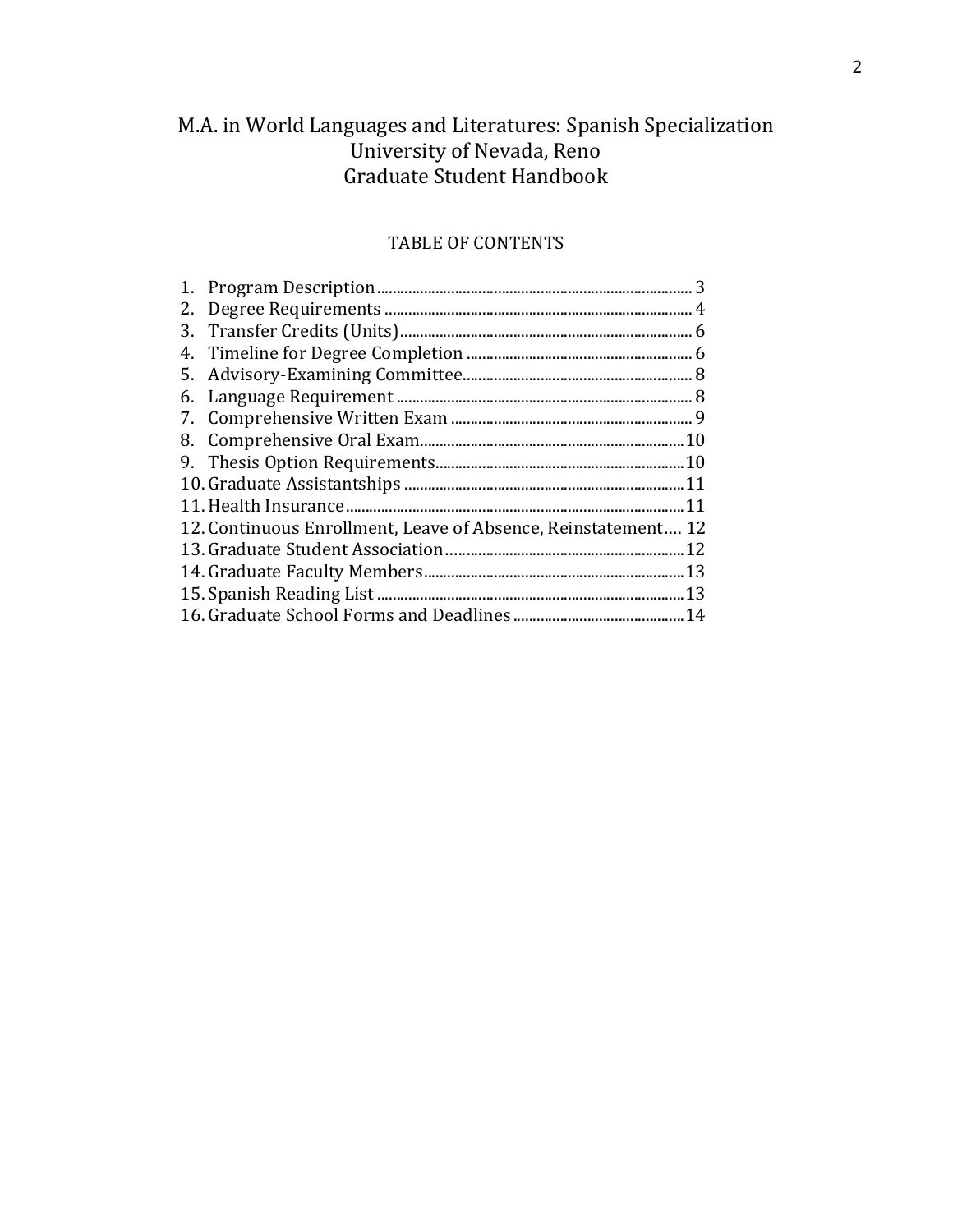## 1. PROGRAM DESCRIPTION

 The mission of the graduate program is to educate students in Hispanic language, literature, and culture at the highest possible level, and to provide students with both a broad knowledge base from which to pursue specialized studies and a depth of experience in scholarship and pedagogy that will advance their future research and professional activities. Among the practical objectives of the program is the formation of highly educated individuals who will be capable of one or more of the following, according to their abilities and interests:

- 1. successfully completing a Ph.D. program or another advanced degree (M.D., J.D., etc.);
- 2. securing a teaching position at an educational institution;
- 3. improving their standing within the institution in which they may already be employed;
- 4. pursuing a career in which deep knowledge of the Spanish language and Hispanic cultures is a valuable asset, for example, in foreign service with the State Department.

# STUDENT LEARNING OUTCOMES (SLOs)

- 1. Students will be able to demonstrate familiarity with a variety of theoretical and research tools relevant to the field, including the use of MLA and APA Style (where appropriate), to engage in original research.
- 2. Students will be able to demonstrate reading proficiency in at least one world language other than English or Spanish.
- 3. Students will be able to demonstrate an advanced command of the Spanish language in all four skill areas: listening, speaking, reading, and writing.
- 4. Students will be able to demonstrate a profound knowledge of Hispanic literatures and cultures.
- 5. Students will be able to demonstrate an ability to critically analyze cultural texts and deliver a professional academic presentation in Spanish.

## PROGRAM OPTIONS

 The program offers areas of study in Linguistics, Spanish Literature, and Spanish-American Literature. Students select one of these areas as their primary concentration and another as their secondary concentration. The program offers the option of pursuing the M.A. with thesis or without (see Degree Requirements). Although a minor is not required, students may elect to include a minor field of study, which must be approved by the student's Advisement-Examination Committee. The minor department has the responsibility of approving the student's minor program. Graduate Assistants with a minor or who are pursuing a dual M.A. must plan their programs of study carefully, taking into account that, to remain eligible for an assistantship, a minimum of 6 graduate credits in courses offered by this department are required each semester (see Graduate Assistantships).

# CONTACT INFORMATION

 Dr. Wifredo de Ràfols Graduate Director EJCH 241 775 682-8892 [fdrafols@unr.edu](mailto:fdrafols@unr.edu)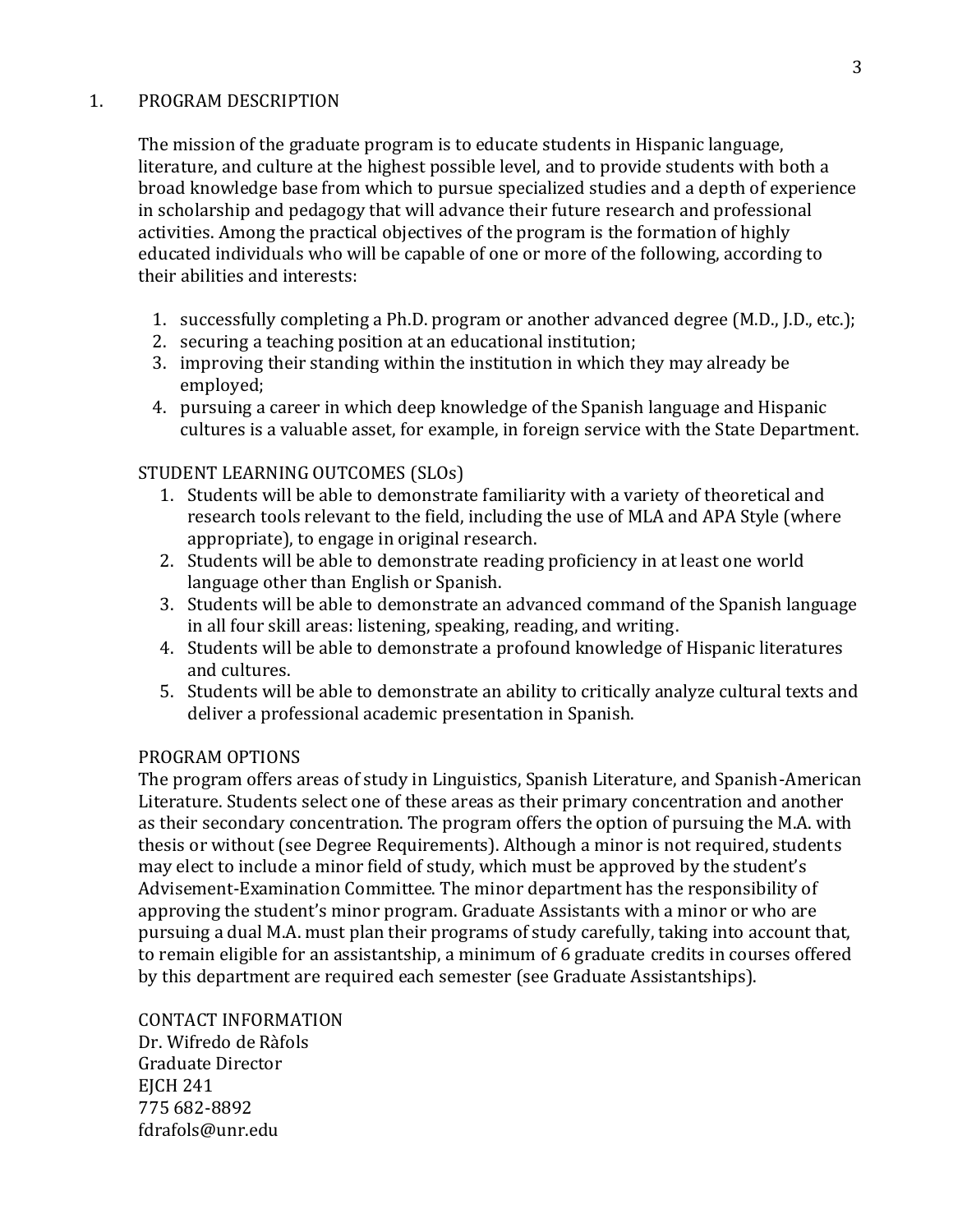## 2. DEGREE REQUIREMENTS

The program offers areas of study in Linguistics, Spanish Literature and Culture, and Spanish-American Literature and Culture. Students select one of these areas as their primary concentration and another as their secondary concentration. WLL 702 Introduction to Graduate Study is required; WLL 703 Teaching Foreign Languages is required of all Graduate Teaching Assistants. The program offers the option of pursuing the M.A. with thesis or without.

## **Thesis**

- Minimum of 30 graduate credits
- Minimum of 21 of these credits earned at UNR
- Minimum of 18 credits (including thesis credits) taken at 700-level
- Minimum of 9 credits in primary area of concentration and 6 credits in secondary area
- Masters Students must enroll in 6 thesis credits for degree completion
- Maximum of 3 credits may be taken with S/U grading
- Maximum of 12 credits completed prior to admission (including transfer credits)
- • All requirements (credits) for degree (including transfer credits) must be completed within the period of six (6) years immediately preceding the granting of the degree
- Continuous enrollment: Minimum enrollment of 3 graduate credits each fall and spring semester
- If a minor is included, at least 12 of the 24 graduate credits (as well as the 6 thesis credits) must be in the major field of study, and at least 6 credits in the minor field.

# **Non-Thesis**

- Minimum of 30 graduate credits
- Minimum of 23 of these 30 graduate credits earned at UNR
- Minimum of 15 credits taken at 700-level
- Minimum of 9 credits in primary area of concentration and 6 credits in secondary area
- Maximum of 3 credits may be taken with S/U grading (including transfer credits)
- Maximum of 12 credits completed prior to admission (including transfer credits)
- All requirements for degree must be completed within the period of 6 years immediately preceding the granting of the degree
- Continuous enrollment: Minimum enrollment of 3 graduate credits each fall and spring semester
- • If a minor is included, at least 15 of the 30 graduate credits must be in the major field of study, and at least 8 credits in the minor field.

## DUAL DEGREES

 Students may elect to pursue two M.A. programs. These students must be formally admitted to both programs. Two separate A-E committees with different chairs are required, with no more than one graduate faculty member belonging to both committees. Upon approval of the graduate director, a maximum of 9 graduate credits earned in the other M.A. program may be applied toward the M.A. in World Languages and Literatures.

COURSES (per 2017-2018 Catalog)

Required Courses

 WLL 702: Introduction to Graduate Studies WLL 703: Teaching Foreign Languages (required of Teaching Assistants only)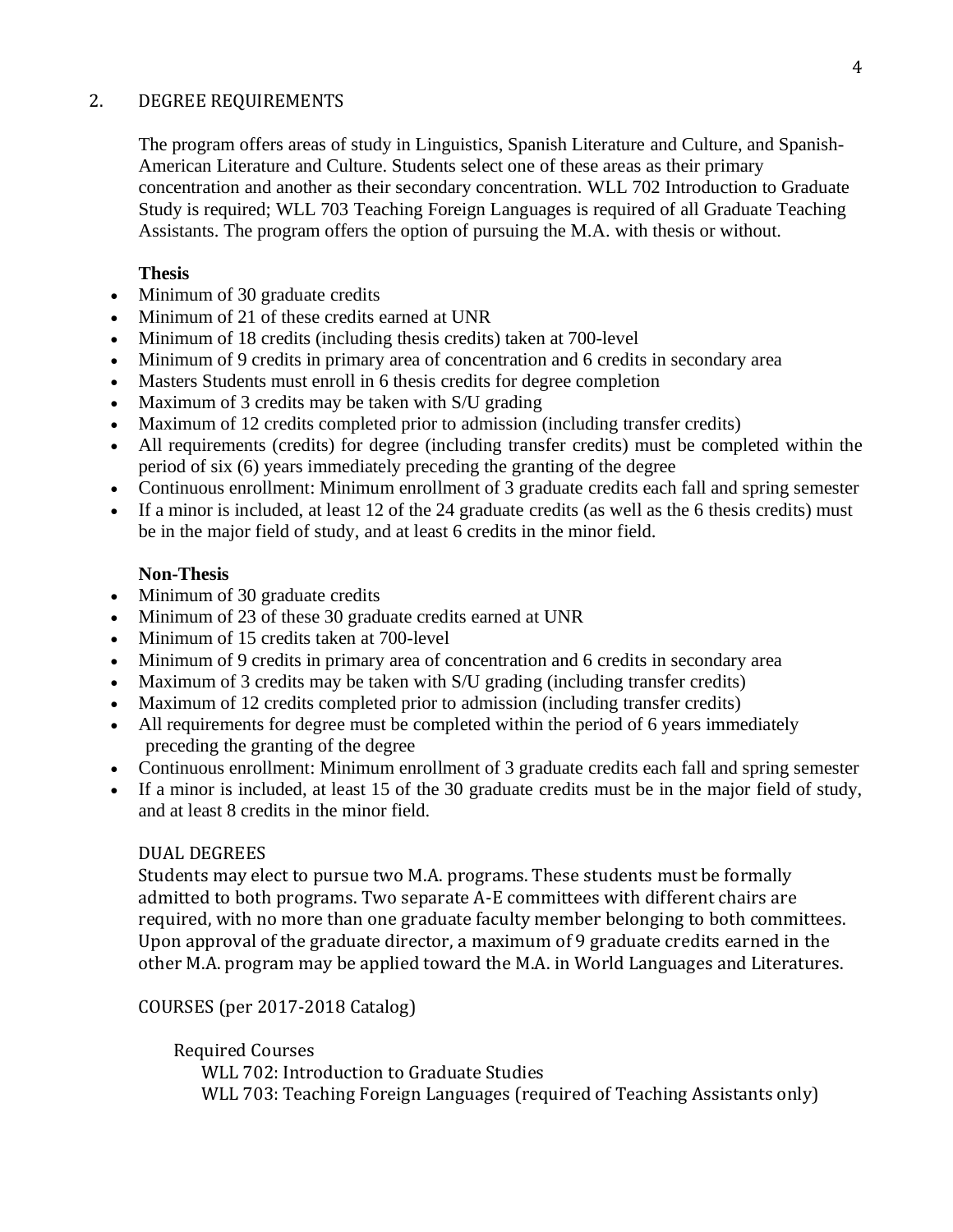Electives

 SPAN 610 Advanced Spanish Grammar and Composition I SPAN 612 Advanced Translation SPAN 622 Special Topics in Translation SPAN 641 Seminar in Linguistic Studies SPAN 645 Second Language Acquisition SPAN 651 Seminar in Hispanic Theoretical and Applied Linguistics SPAN 661 History of the Spanish Language SPAN 684 Spanish American Literature SPAN 721 Medieval and Early Renaissance Spanish Literature SPAN 733 Spanish Literature of the Golden Age SPAN 743 Studies in Spanish-American Literature SPAN 761 20th Century Spanish Literature SPAN 791 Special Topics in Spanish Literature SPAN 792 Special Topics in Latin American Literature SPAN 793 Independent Study SPAN 797 Thesis SPAN 889 Graduate Advisement WLL 795 Comprehensive Examination (credits do not count toward M.A.) WLL 895 Graduate Advisement

#### LANGUAGE REQUIREMENT

 All students are required to demonstrate reading proficiency in an approved language other than English or Spanish. The purpose of this requirement is to enable students, when conducting research, to read scholarly books and articles written in that language. On how to fulfill this requirement, please see the Language Requirement section of this Handbook.

## APPLYING FOR GRADUATION

 Students must apply for graduation during the semester prior to the semester in which they plan to graduate; please consult the university calendar and the Graduate School website for specific deadlines—failure to meet the deadline will postpone the graduation date. Students must purchase an Application for Graduation form at the cashier's office, complete it, and deliver it to Admissions and Records. Students must be enrolled in a comprehensive examination course (WLL 795) during the semester in which they take the M.A. exams. The credits for this S/U course may not be applied toward satisfying the credit requirements for the degree and should not be listed in the student's Program of Study.

#### COMPREHENSIVE WRITTEN AND ORAL EXAMINATIONS

 Students pursuing either the Thesis or Non-Thesis option must complete a comprehensive written examination, which covers material one might reasonably expect a candidate for the M.A. to the A-E Committee in consultation with the student. See the Comprehensive Written Examination section of this Handbook for details. Students who have satisfactorily completed all parts of the written comprehensive examination are required to undergo a comprehensive oral examination. know, as reflected in the Reading List developed by the chair and the Spanish faculty member of See the Comprehensive Oral Examination section of this Handbook for details.

#### NOTICE OF COMPLETION

The Master's Degree Notice of Completion form confirms that the student has successfully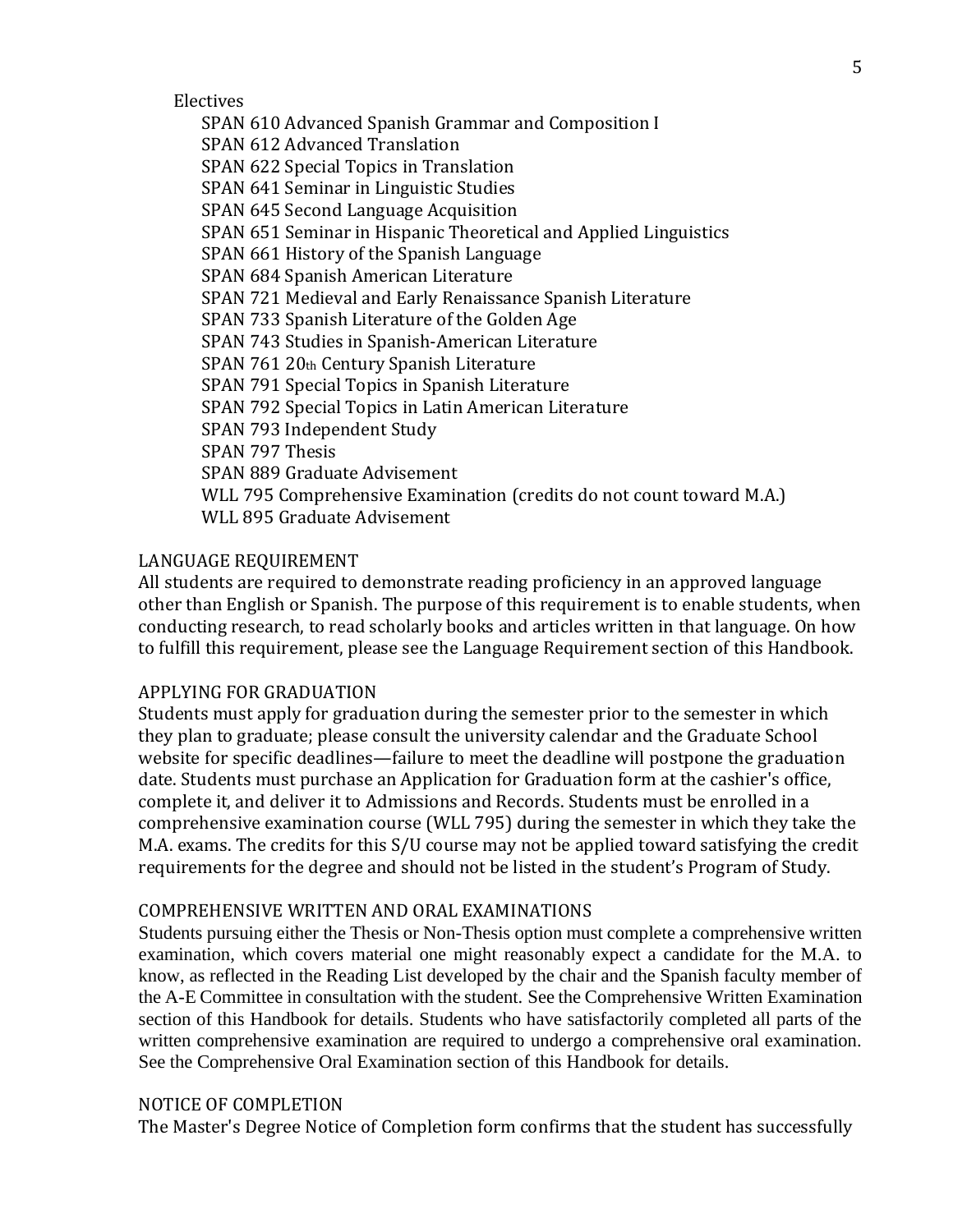completed all departmental and university requirements for the M.A. degree. This form, which may be downloaded at the Graduate School website, must be signed by the student's A-E committee, by the departmental graduate director, and by the Dean of the Graduate School.

# GRADUATE SCHOOL ACADEMIC REQUIREMENTS

 All graduate students must maintain a cumulative graduate GPA of 3.0. If their GPA drops below 3.0 they are either placed on probation or dismissed. Undergraduate courses will not count towards graduate GPA.

 Probation: students whose cumulative graduate GPA is .1 to .6 points below that needed for a 3.0 GPA are put on probation. Students are placed on academic probation for one semester. If they fail to raise their cumulative GPA to 3.0 by the end of one semester, they are dismissed from their graduate program. Thesis, dissertation, S/U graded credits, and transfer credits have no impact on a student's GPA.

 Dismissal: students whose cumulative graduate GPA is .7 or more grade points below that needed for a 3.0 GPA are dismissed. Dismissed students are no longer in a graduate program but may take graduate-level courses as Graduate Special students. Students wishing to complete their degree must obtain approval to take graduate-level courses, raise their graduate GPA to at least 3.0 and then re-apply to a graduate program. Any courses taken to raise their GPA will be included in the graduate special/ transfer credit limitation (9 credits for master's degrees).

# 3. TRANSFER CREDITS (UNITS)

 These are credits transferred from another institution. Credits completed at UNR in another program or as a graduate special do not need to be transferred. Transfer credit is requested on the Graduate Credit Transfer Evaluation Request form available on the Graduate School website and must be signed by the student, the advisor/committee chair, and the graduate director. Transfer credits applied to a master's program must comply with the time limitation on master's work (6 years). Thus, if a student took a course five years prior to admission, they would have to complete the degree within one year for the course to apply to the degree.

# 4. TIMELINE FOR DEGREE COMPLETION

 Most students complete the M.A. in two years, but may take longer. Course credits used to fulfill the M.A. credit requirements must be no older than six years. Forms referenced below, all forms required to be submitted to the Graduate School, and deadlines for submission are available from the Graduate School website, under Forms and Deadlines.

| WHAT                                                                    | <b>WHEN</b>                       |
|-------------------------------------------------------------------------|-----------------------------------|
| 1. Read Graduate Student Handbook and<br>contact the graduate director. | 1. Upon admission to the program. |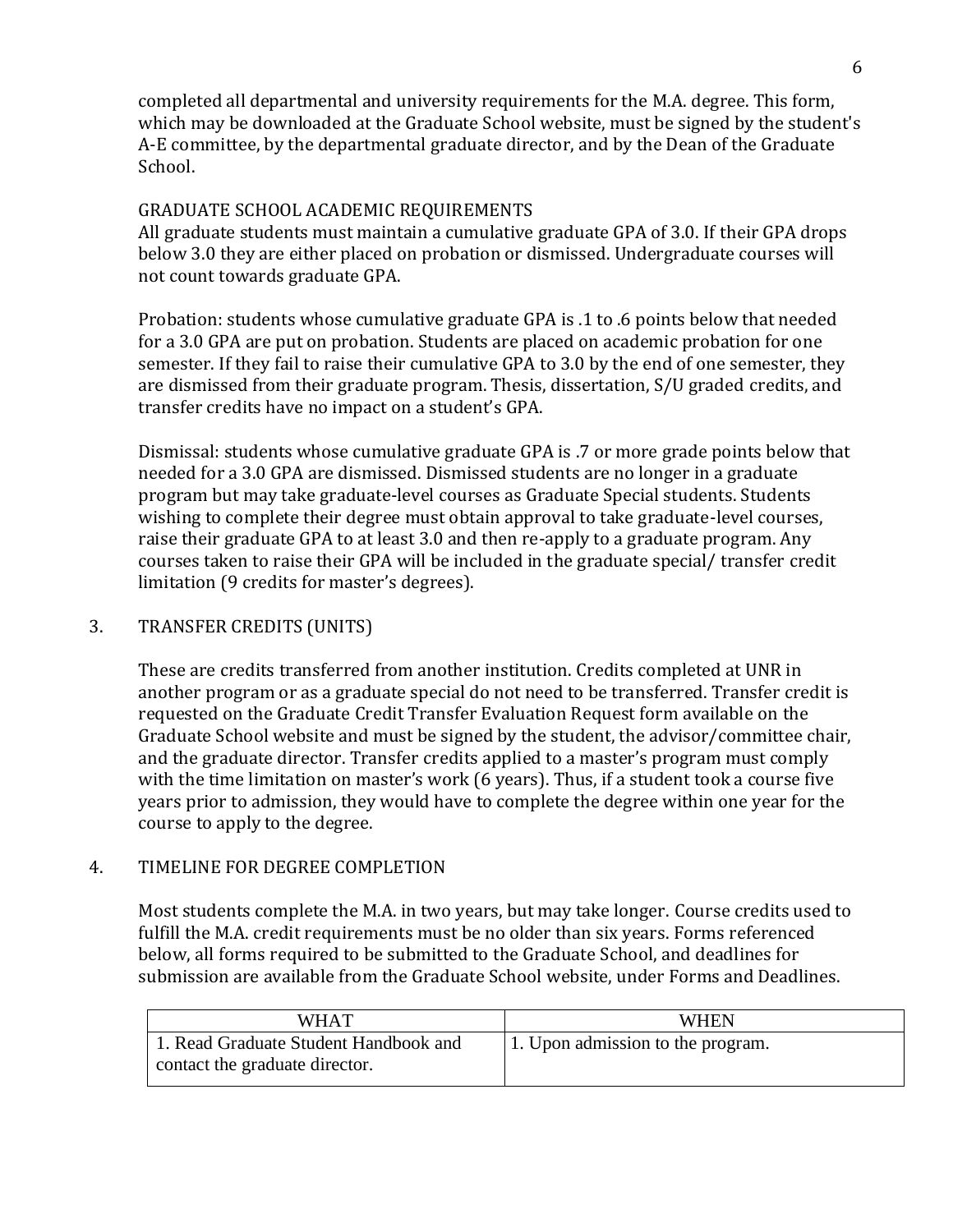| <b>WHAT</b>                                                                         | <b>WHEN</b>                                                                                 |
|-------------------------------------------------------------------------------------|---------------------------------------------------------------------------------------------|
| 2. Select primary area of concentration and                                         | 2. Before the end of the second semester.                                                   |
| complete Declaration of Advisor/Major                                               |                                                                                             |
| Advisor/Committee Chair form.                                                       |                                                                                             |
| 3. Elect to pursue Thesis or Non-Thesis. If                                         | 3. As soon as possible, but no later than upon                                              |
| you elect Thesis please read the "Dissertation                                      | forming your A-E committee; discuss options with                                            |
| and Thesis Submission Requirements" form                                            | your advisor/committee chair. Thesis students                                               |
| available online in the Thesis Filing                                               | should consult the Thesis Filing Guidelines before                                          |
| Guidelines page, under Forms and Deadlines                                          | beginning their thesis project.                                                             |
| in the Graduate School website.                                                     |                                                                                             |
| 4. Fulfill the language requirement. See                                            | 4. As soon as possible, but by no later than the end                                        |
| Language Requirement portion of this<br>Handbook.                                   | of the semester prior to the semester in which you<br>plan to take the comprehensive exams. |
| 5. In consultation with your advisor/                                               | 5. As soon as possible, but by no later than the end                                        |
| committee chair, select secondary area of                                           | of the semester prior to the semester in which you                                          |
| concentration and corresponding member of                                           | plan to take the comprehensive examinations.                                                |
| your A-E Committee.                                                                 |                                                                                             |
| 6. In consultation with your advisor/                                               | 6. Before the end of the semester prior to the                                              |
| committee chair and the second member of                                            | semester in which you plan to take the                                                      |
| your committee, finalize your Reading List.                                         | comprehensive examinations.                                                                 |
| Complete the A-E Committee/ Program of                                              |                                                                                             |
| Study form. Turn in the original to the<br>Graduate School.                         |                                                                                             |
| 7. Enroll in comprehensive examination                                              | 7. For the semester in which you plan to take the                                           |
| course: WLL 795. (WLL 795 credits do not                                            | comprehensive examinations.                                                                 |
| count toward fulfilling M.A. requirements.                                          |                                                                                             |
| Do not list these credits in your Program of                                        |                                                                                             |
| Study form).                                                                        |                                                                                             |
| 8. Apply for graduation. Form: Graduation                                           | 8. Early in the semester in which you plan to                                               |
| Application.                                                                        | graduate; consult the Graduate School website                                               |
|                                                                                     | Calendar for exact deadline.                                                                |
| 9. In consultation with your advisor/                                               | 9. In the semester you plan to graduate. Consult the                                        |
| committee chair, schedule the                                                       | Graduate School web site Calendar for exact date                                            |
| comprehensive written exam and a tentative<br>date for the comprehensive oral exam. | by when the Master's Degree Notice of<br>Completion must be submitted.                      |
| 10. Thesis students: obtain a Thesis Final                                          | 10. Present the form to your A-E Committee chair                                            |
| Review Approval form from the Graduate                                              | upon completion of your thesis in its final form.                                           |
| School website and complete the form.                                               |                                                                                             |
| 11. Obtain a Master's Degree Notice of                                              | 11. Present the form to your A-E Committee chair                                            |
| Completion form from the Graduate School                                            | upon completion of the final oral examination.                                              |
| website and complete the form.                                                      |                                                                                             |
| 12. Make copies of the Notice of Completion                                         | 12. After completion of the oral examination.                                               |
| form for yourself, your A-E Committee                                               |                                                                                             |
| members, and the department administrative                                          |                                                                                             |
| assistant. Deliver the original to the Graduate                                     |                                                                                             |
| School before the deadline.                                                         |                                                                                             |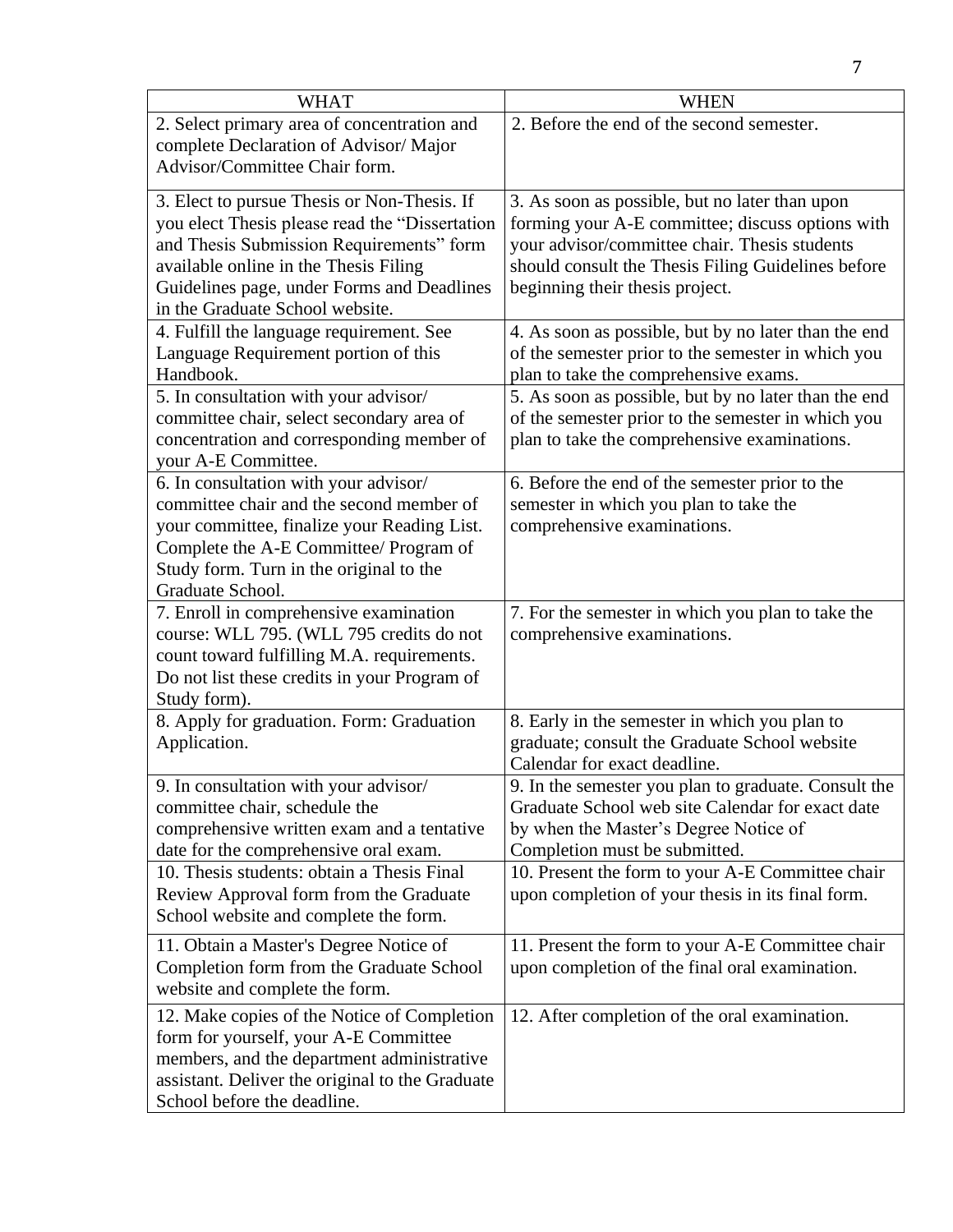#### 5. ADVISORY-EXAMINING COMMITTEE

 must have at least one area of specialization in the student's chosen primary area of Before the end of the second semester, the student selects an advisor/committee chair from the Spanish graduate faculty, completes the Declaration of Advisor/ Major Advisor/Committee Chair form, and informs the graduate director accordingly. The advisor/committee chair, who concentration, advises the student and supervises the student's program of study. Before the end of the semester prior to the semester (preferably, sooner) in which the student plans to take the comprehensive examinations, the student selects, in consultation with the advisor/committee chair, a member of the Spanish Graduate Faculty who specializes in the student's secondary area of concentration, and a Graduate School Representative who is not a member of this department. Together, the chair, the member, and the representative form the Advisory-Examining Committee (A-E Committee). This committee advises the student, supervises the student's program of study, and conducts the student's written comprehensive and oral examinations. Failure to complete the Declaration of Advisor/ Major Advisor/Committee Chair and the A-E Committee/Program of Study forms within the allotted times is sufficient cause for dismissal from the program and removal from Graduate Assistantship applicant and reappointment lists.

 If a major-minor program is elected, two members must represent the major, as above, one must represent the minor, and one, from neither program, must represent the Graduate School.

 require the student to take additional courses if, in its opinion, supplementary study is needed to The advisor/committee chair and the A-E Committee, in consultation with the student, determine the student's program of study, including the thesis (if the student has elected the Thesis option) and acceptable courses for completion of the degree. The A-E Committee may achieve the expected level of mastery. It is the responsibility of the student and the A-E Committee to ensure that the graduate courses in the program of study are consistent with the requirements of the department and the Graduate School. Formal approval of the A-E Committee and the program of study is made by the Dean of the Graduate School.

Committee member changes may be made only for valid reasons, like a committee member's illness or absence from campus, but no change may be made without the approval of the graduate director and the Graduate School. Failure to complete satisfactorily the written or oral comprehensive examinations, in whole or in part, is not a valid reason for changing the make-up of the committee.

## 6. LANGUAGE REQUIREMENT

 All students are required to demonstrate reading proficiency in an approved language other than English or Spanish. The purpose of this requirement is to assure that when students are conducting research and come across a scholarly book or article in that language, they are able to read it. This requirement must be met as soon as possible, but by no later than the end of the semester prior to the semester in which the student plans to take the comprehensive examination. The A-E committee will not schedule the comprehensive examination unless the requirement has been met in any of these ways:

- 1. By completing at UNR, with a grade of "B" or better, a fourth semester language course (a grade of "B minus" does not satisfy the requirement).
- 2. By transferring to UNR, with a grade of "B" or better, the credits of a fourth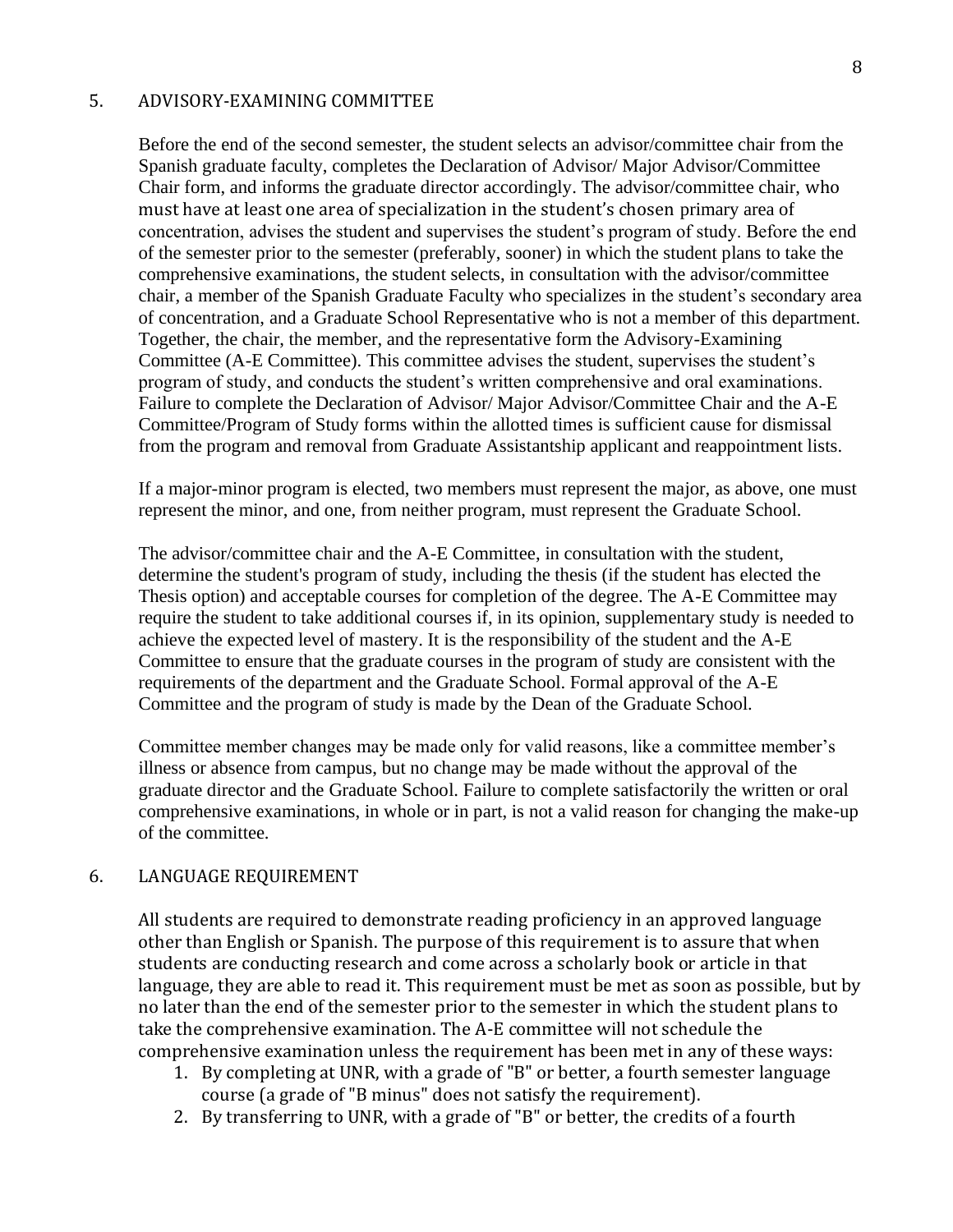9

 semester—or equivalent—language course (a grade of "B minus" does not satisfy the requirement). If the credits transferred are of a course in a language also offered at UNR, then the requirement is met. If the language is not offered at UNR, then the student's A-E committee decides whether the requirement is met; to assist with its decision, the committee may ask the student to show that scholarly works about Hispanic literature or linguistics are published and available in the language in question.

- 3. By providing evidence of native-speaker status in a language other than English or Spanish and, if requested by the A-E committee chair, evidence that scholarly works about Hispanic literature or linguistics are published and available in that language.
- 4. By passing a written examination that tests the student's reading proficiency in a language offered at UNR and in which scholarly works about Hispanic literature are published and available. An examination in a given language may not be taken more than twice.

Language Exam Procedures:

- a) The student consults with the advisor/committee chair to determine who may administer the exam in the chosen language.
- pedagogy, published in the language to be tested. The student provides the b) The student provides the examiner a copy of these Language Exam Procedures. The student, in consultation with the examiner, selects a scholarly book on Hispanic literature, linguistics, critical theory, or book to the examiner for approval.
- passage from the book and asks the student to begin translating the text into c) Within five weeks of having selected the approved book, the examiner administers a two-hour translation exam. The examiner selects a suitable English (or Spanish, if the examiner is proficient in Spanish). The student may use dictionaries during the exam and is not allowed access to the Internet.
- signed and dated note stating the date of the exam and whether the student d) The examiner delivers the original of the translation and a copy of the source text to the department office, for placement in the student's file, attaching a completed the exam satisfactorily or unsatisfactorily, and notifies the graduate director of the result by email, simply stating whether the student has passed or not passed the exam. The student may keep a copy of the translation and the source text.

# 7. COMPREHENSIVE WRITTEN EXAMINATION

 Students pursuing either the Thesis or Non-Thesis option must complete a comprehensive written examination, which covers material one might reasonably expect a candidate for the M.A. to the A-E Committee in consultation with the student. To that end, students must be registered in the comprehensive examination course (WLL 795) during the semester in which they plan to know, as reflected in the Reading List developed by the chair and the Spanish faculty member of take the exams (see the Timeline for Degree Completion section of this Handbook).

 The Committee evaluates whether the student has completed the written examination satisfactorily or unsatisfactorily. No more than one retake of the examination, in whole or in part,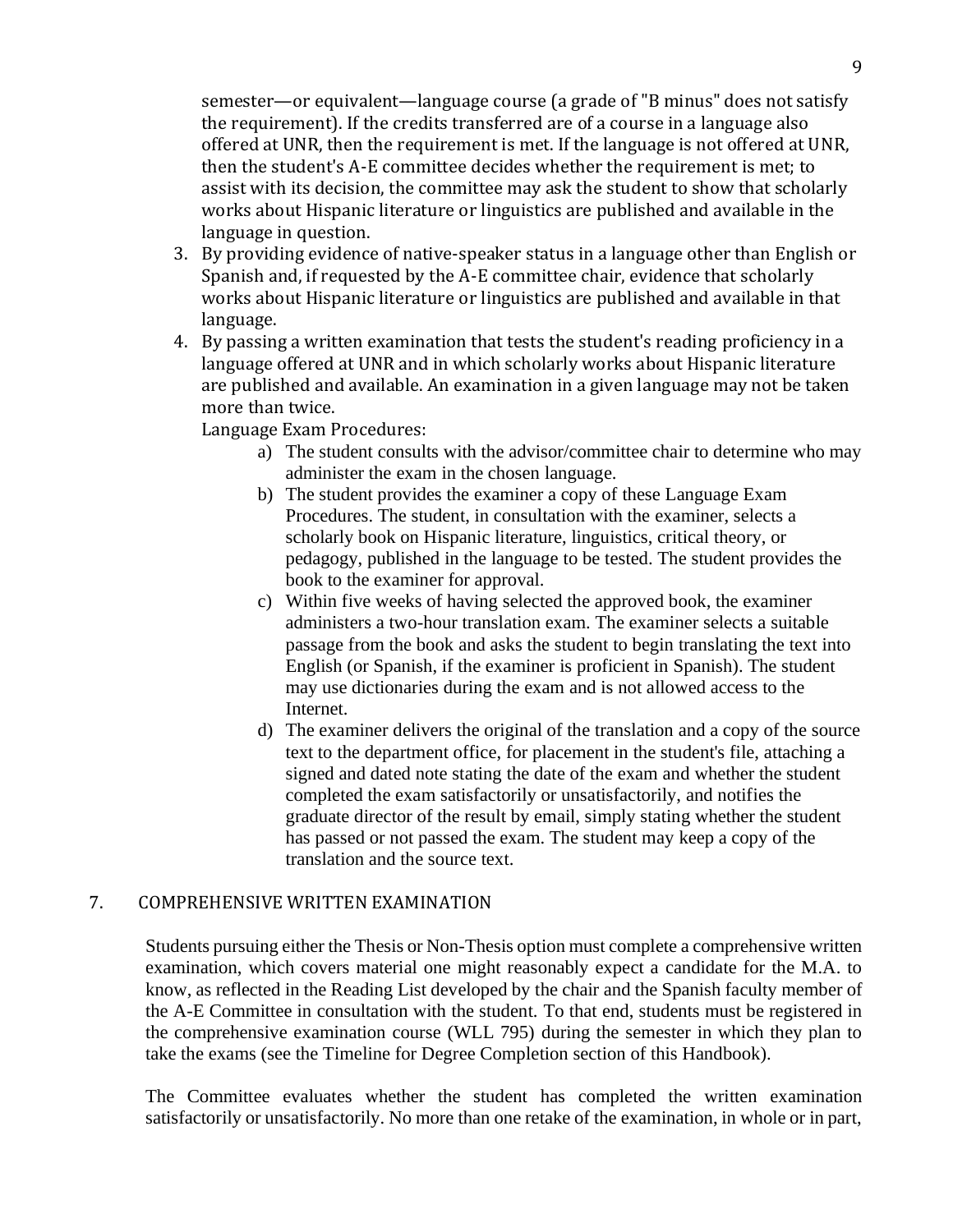is allowed. Any retake must take place by the end of the subsequent semester and no later. If, after completing the written exam (and, if the written exam is satisfactory, the oral exam), a student earns a grade of unsatisfactory (U), in-progress (X), or incomplete (I) in the examination course (WLL 795), that grade, which is determined by the student's A-E Committee, must be improved to satisfactory (S) during the immediately subsequent semester, or the Graduate School will remove the student from graduate standing.

# 8. COMPREHENSIVE ORAL EXAMINATION

 at the A-E Committee chair's discretion, include a presentation by the student, on a topic No student shall undergo the final oral examination unless and until all parts of the final written examination have been completed with a grade of satisfactory (S). Students who have satisfactorily completed all parts of the written comprehensive examination are required to undergo a comprehensive oral examination (lasting no more than two hours) scheduled and directed by the student's A-E Committee chair. If the student is pursuing the M.A. with Thesis, the examination shall include a defense of the Thesis, as well as questions related to the student's Reading List. If the student is pursuing the M.A. without Thesis, the examination may, previously agreed upon by the A-E Committee chair and the student.

The A-E Committee determines whether the student has completed the examination satisfactorily or unsatisfactorily. The committee may allow, at its sole discretion, no more than one retake of the oral examination, in whole or in part. Any retake, if allowed by the committee, must take place in the subsequent semester and no later.

# 9. THESIS OPTION REQUIREMENTS

Students who elect to pursue the M.A. with Thesis must have an outline of the thesis approved by the A-E Committee. Following this approval, the student is expected to complete the thesis in a manner satisfactory to the committee. Students should read the "Dissertation & Thesis Submission Requirements" form available online in the Thesis Filing Guidelines page, under Forms and Deadlines in the Graduate School website, before beginning work on the thesis. Permission for off-campus work on the thesis must be approved by the A-E Committee and by the Dean of the Graduate School. Thesis courses are not graded and not counted in GPA calculations. After the thesis is completed, defended, and accepted by the A-E Committee and the Dean of the Graduate School, non-letter grade credit is posted to the student's academic record.

Together with the thesis, the student must submit an abstract not exceeding 150 words in length. The department requires standardized formatting for the thesis document. Students will follow the most recent MLA guidelines (or guidelines determined by the advisor/committee chair) in preparing their document; however, the thesis, which may be written in English or Spanish, must comply with the university formatting (margins, spacing, fonts, page numbering, etc.) detailed in the "Dissertation & Thesis Submission Requirements" form named above.

 School website, complete the form, and present it to the A-E Committee chair. Consult the The deadline for submission of the thesis in final form is one week before the close of the semester. Students should obtain a Thesis Final Review Approval form from the Graduate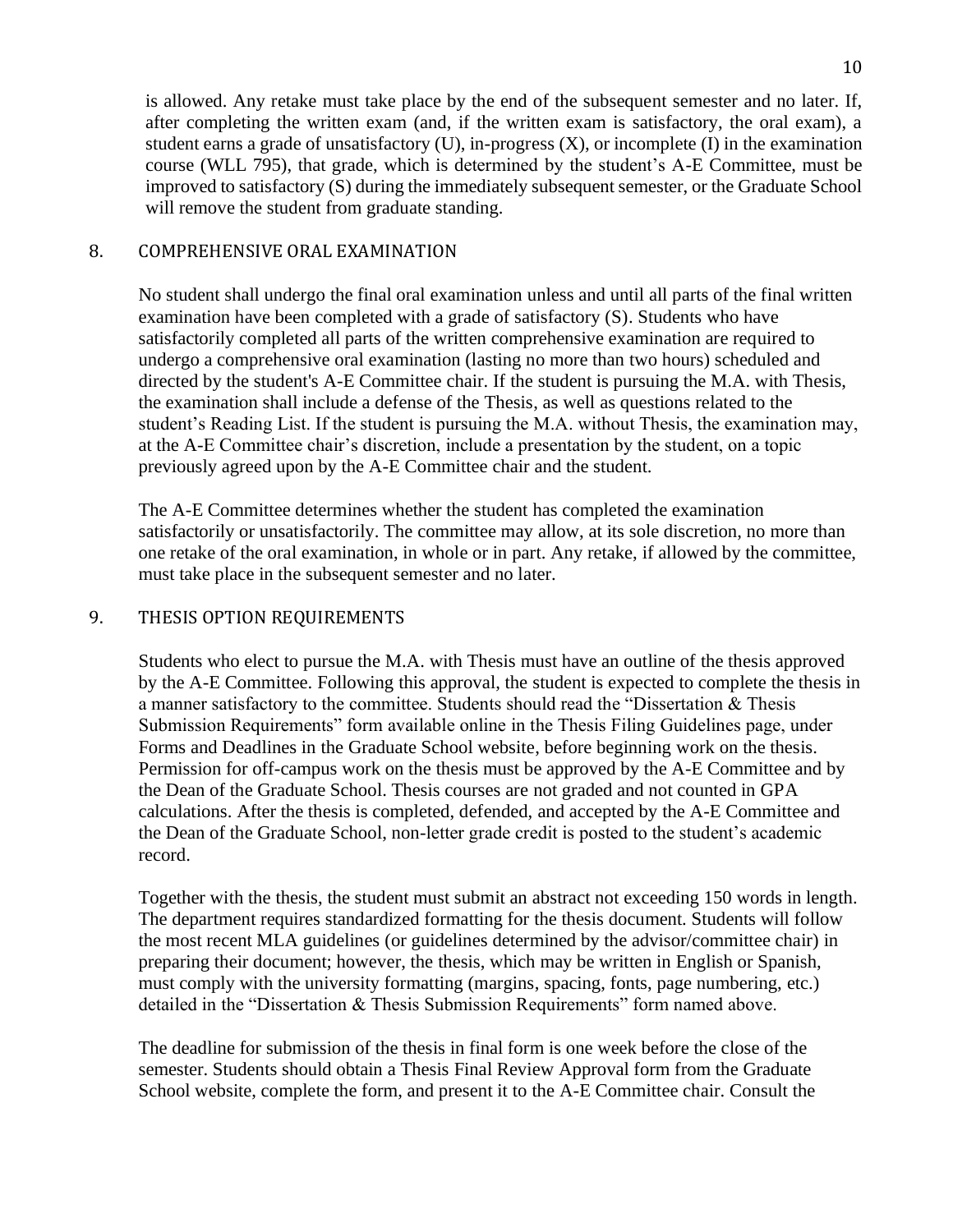Graduate School Calendar for exact deadlines. Final approval of the thesis is made by the Dean of the Graduate School.

# 10. GRADUATE ASSISTANTSHIPS

 The program welcomes applications for Graduate Assistantships, which offer a substantial value, including a stipend, an out-of-State tuition fee waiver, the bulk of registration fees, and health insurance. Applications are accepted year-round, but applicants must have all materials on file with the Graduate School by March 15 to ensure full consideration for the following Fall and Spring semesters, and by December 15 to ensure full consideration for the following Spring and Fall semesters. Re-appointments for a second year are usually made for students who request it in writing before said deadlines and who maintain high academic standards and good teaching performance. Students whose cumulative graduate GPA drops below 3.0 are placed on probation by the Graduate School and are ineligible for an assistantship. Students may hold assistantships for a maximum of three years while pursuing coursework leading to the M.A. degree, but are advised that re-appointments for a third year are rarely awarded.

 Graduate teaching assistants normally teach one or two lower-division language courses in Spanish or lead two Core Humanities discussion sections each semester, as determined by the department's needs. Graduate assistants are required to be enrolled in and satisfactorily complete a minimum of 6 graduate credits in the department each semester. Fall semester duties usually begin the 4th week of August and end the 3rd week of December; Spring semester duties usually begin the 3rd week of January and end the 3rd week of May.

 Additional information on applying for a Graduate Assistantship can be found in the Graduate Program pages of the department website.

 All graduate students are encouraged to apply to the Graduate Student Association (GSA) for travel grants to attend national and international conferences, as well as for various competitive grants, awards, and scholarships. Computer loans, child care scholarships, and health care emergency scholarships are also available through the GSA. The UNR Financial Aid Guide and other useful information is available at the Student Financial Services office.

 Graduate students holding an assistantship are considered Nevada residents for tuition purposes. Non-resident tuition is only waived for the duration of the assistantship. To be eligible for an assistantship, students must be admitted to a degree-granting program and be in good academic standing. The student must have an overall graduate GPA of at least 3.0 and must be continuously enrolled in at least 6 graduate level credits throughout the duration of the assistantship.

 For more information on funding and graduate assistantships, consult the Funding & Assistantships page of the department and the Graduate School websites.

# 11. HEALTH INSURANCE

All domestic degree-seeking graduate students who are enrolled in 6 or more credits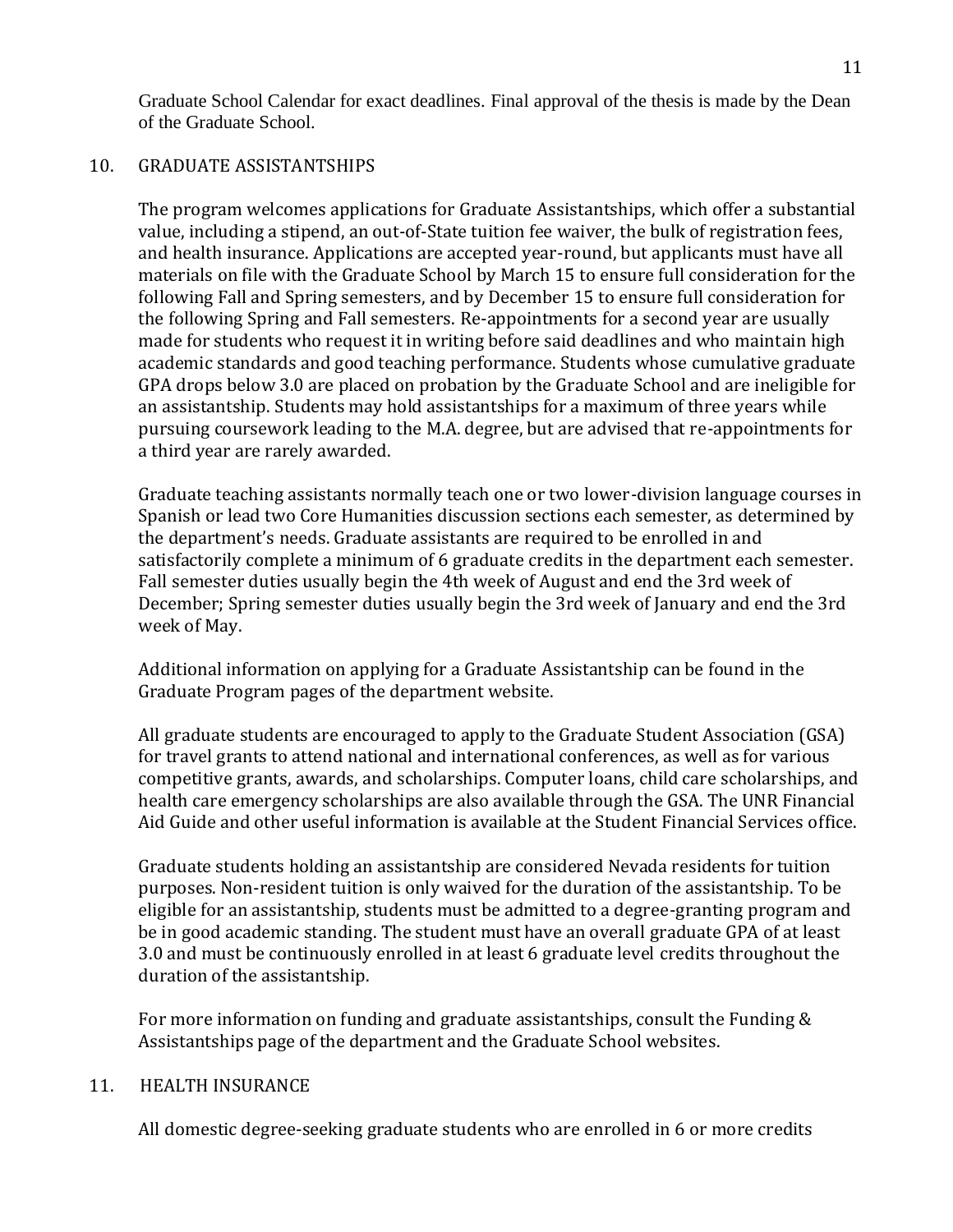(regardless of the course level) in a semester, will be automatically enrolled and billed for the university sponsored health insurance for each term they are eligible. If a student has other comparable coverage and would like to waive out of the student health insurance, it is the student's responsibility to complete the university online waiver form prior to the deadline. If approved, a health insurance waiver is good for the current academic year only. A new waiver must be submitted each academic year. All international graduate students are required to carry student health insurance, and the cost will be automatically added to their student accounts. Any international graduate students with insurance questions must contact the Office of International Students and Scholars (OISS) directly. For more information on health insurance, consult the Health Insurance page of the Graduate School website. Students holding graduate assistantships should check with the Graduate School on the details of insurance coverage.

# 12. CONTINUOUS ENROLLMENT, LEAVE OF ABSENCE, REINSTATEMENT

 Continuous Enrollment: To maintain "good standing" all graduate students are required to enroll in a minimum of three (3) graduate credits each Fall and Spring semester until graduation. International students may be required to enroll in 9 graduate credits each Fall and Spring semester, depending on the requirements of their visas. All students holding assistantships are required to enroll in a minimum of 6 graduate credits each semester they hold the assistantship.

 Leave of Absence: Students in good standing may request a leave of absence by completing a Leave of Absence form available on the Graduate School website under Forms & Deadlines. During the time of an approved leave of absence, students are not required to maintain continuous registration. Usually, a leave of absence is approved for one or two semesters. The leave of absence request may be extended by the student filing an additional leave of absence form. Students applying for a leave of absence should not have any "incomplete" grades that could be changed to "F" and have a detrimental impact on their cumulative GPA. Requests for leave of absences must be received by the Graduate School no later than the last day of enrollment for the semester the leave is to begin.

 Reinstatement: When a student has been absent for one semester or more without an approved leave of absence, the student may request reinstatement via the Reinstatement form available on the Graduate School website under Forms & Deadlines. This form allows the program the option to recommend the student be re-admitted to their graduate program based on their previous admission OR require the student to re-apply for admission, which would require students to submit a new application for admission and pay the application fee. The Notice of Reinstatement to Graduate Standing must be received by the Graduate School no later than the last day of enrollment for the semester the reinstatement is to begin.

## 13. GRADUATE STUDENT ASSOCIATION

 The Graduate Student Association (GSA) represents all graduate students and promotes the welfare and interests of the graduate students at the university. The GSA works closely with appropriate university administrative offices, including the Graduate School and Student Services, and reports to the President. The GSA government functions through the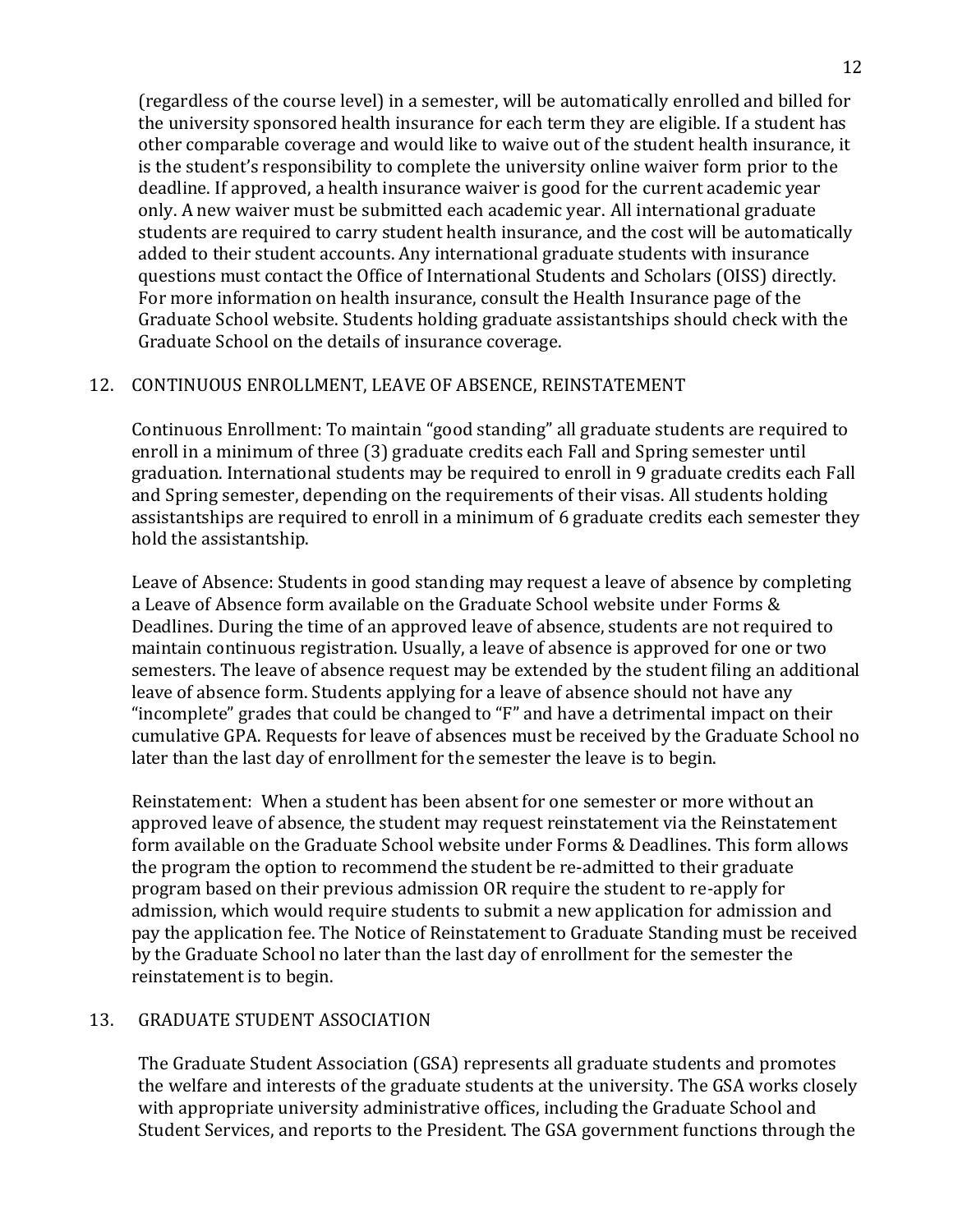Council of Representatives, Executive Council and established committees. The GSA offers financial support to graduate students attending professional conferences. The Travel Award Application link and other information about the GSA is available at the Graduate Student Association link on the Graduate School website.

# 14. GRADUATE FACULTY MEMBERS

 Wifredo de Ràfols, Ph.D., University of California, Davis. Research interests include 19th- humanities, and bias studies. and 20th-century Spanish literature and culture, hermeneutics, artificial reading, digital

Mar Inestrillas, Ph.D., The Ohio State University. Research interests include 20th and 21st- century Hispanic literature and culture, Post-Civil War/Postmodern Peninsular literature (1939+), diaspora and exile, film studies, critical theory, and cultural studies.

 Casilde A. Isabelli, Ph.D., University of Illinois at Urbana-Champaign. Research interests include Spanish Linguistics (syntax), Second and Heritage Language Acquisition, Language Processing, and Pedagogy.

 Tania Leal, Ph.D., University of Iowa. Research interests include Second Language Acquisition, Psycholinguistics, and Syntax.

 Jaime Leaños, Ph.D., University of Arizona. Research interests include Medieval and Renaissance Spanish literature, Crusading and the Ottoman Empire, and Church history.

 Darrell B. Lockhart, Ph.D., Arizona State University. Research interests include contemporary Southern Cone literature, Jewish Latin American literature and cultural production, and translation.

 Daniel Enrique Pérez, Ph.D., Arizona State University. Research interests include Chicanx-Latinx literature and culture, gender, sexuality, and ethnicity studies.

 Mariana-Cecilia Velázquez, Ph.D., Columbia University. Research interests include Medieval and Early Modern European studies, Colonial, Caribbean, and Latin American studies, border studies, theories of empire and piracy, cartography, digital humanities.

 Elizabeth Villalobos, Ph.D. University of Kansas. Research interests include Contemporary Mexican and Latin American literature, theater and film, human rights, border studies, cultural studies, gender and performance studies.

 For a list of graduate faculty outside the department who have served as Graduate School representatives on the department's A-E committees, consult the Graduate Committee page of the department's website.

# 15. SPANISH READING LIST

 A Reading List of works in the three concentration areas is available for reference on the department website, under Graduate Program.